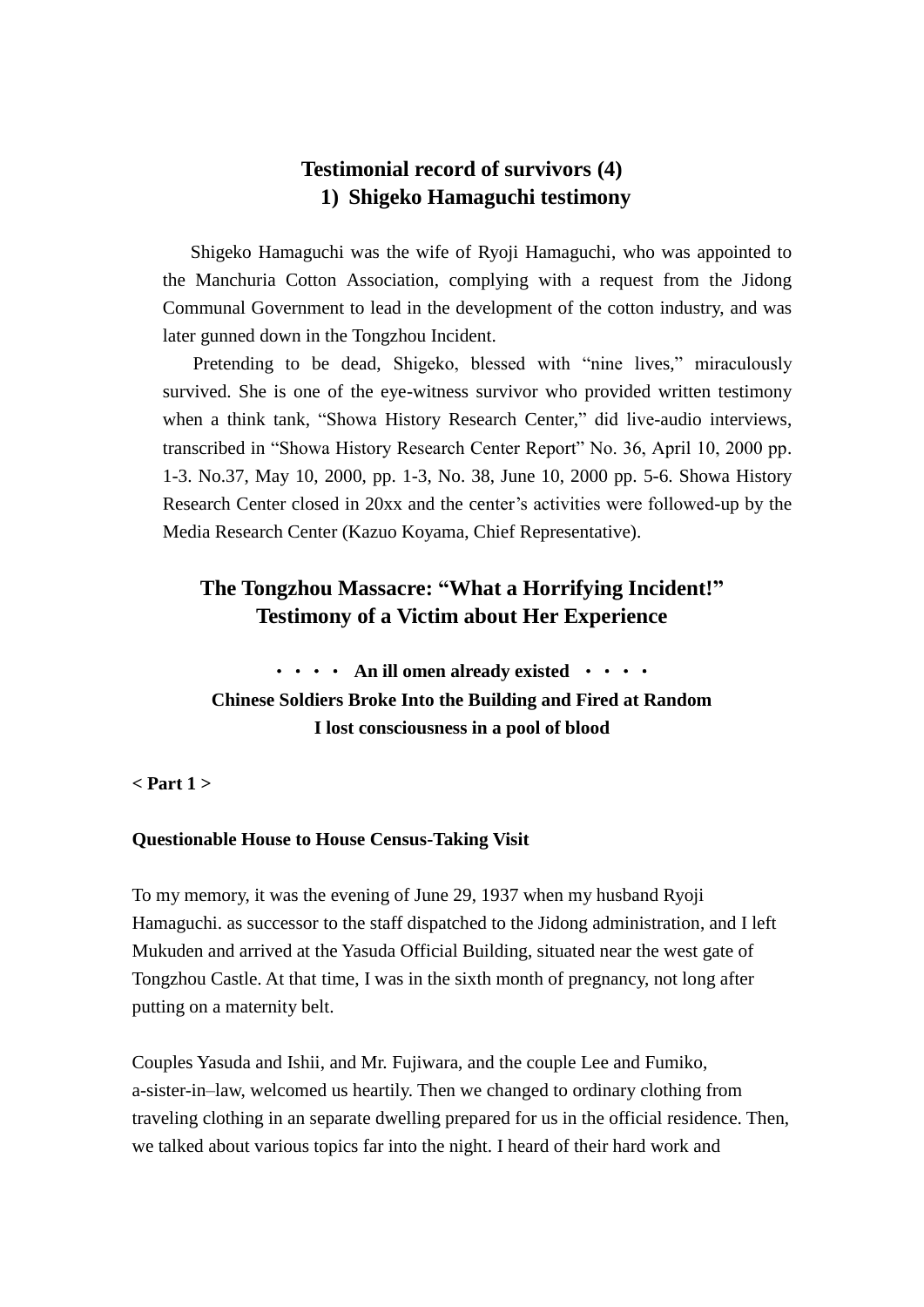difficulties in establishing a base for improvement and increasing production of cotton as the vanguard of the mission. I was filled with hope and happiness in becoming a member.

I lived a peaceful and harmonious life, maintaining the home with pride and self-conceit as a Japanese woman. I would like to talk about some of our memories of every day life. The Marco Polo Incident, which ignited the Japan-China War, happened eight days after our arrival in Tongzhou but we got news about it two or three days after the Incident because we received no newspapers and letters.

If my memory is serves me correctly, it was the  $16<sup>th</sup>$  or  $17<sup>th</sup>$  of July, a Chinese man who resembled Japanese police came, did something like take a census and then left. We all laughed and said "it was similar to Japanese census taking." But it might have been investigating the movements of Japanese residents.

There were many strange things as we lived in Tongzhou. We had to buy water every day, but the water was so hard that soap did not dissolve well. The heat was really terrible. About four o'clock in the morning, swallow hatchlings chirped noisily for food, sparrows came to play and were not afraid of people so they didn't fly away. When we went shopping, we did not succeed in bargaining due to our poor Chinese conversational ability. Mr. Ishii's wife often went to the Jidong Government building by rickshaw to deliver his lunch box and ate lunch with him, as a loving couple would. We often talked about them. Mr. Ishii was good at cooking curry and rice, and often prepared it the previous evening. He told the wife to bring it for a lunch the next day. I remember these things as happy memories.

Thus, our lives were very peaceful, cheerful and joyful spending every day with hope for a bright future—before our lives fell into a bottomless pit with a mere month. Only God could have known that my life was to completely change.

#### **An ominous feeling on July 28**

Time had passed in the meantime. Then, a threatening atmosphere pervaded around the outside of Tongzhou Fortress on July 26 or 27. Mr. Iwasaki, the manager of the Tongzhou cotton test facility, moved to the head office building with facility personnel Mr. Oyama, Mr. Ogawa and Mr. Imai [actual name uncertain], on July28. He visited the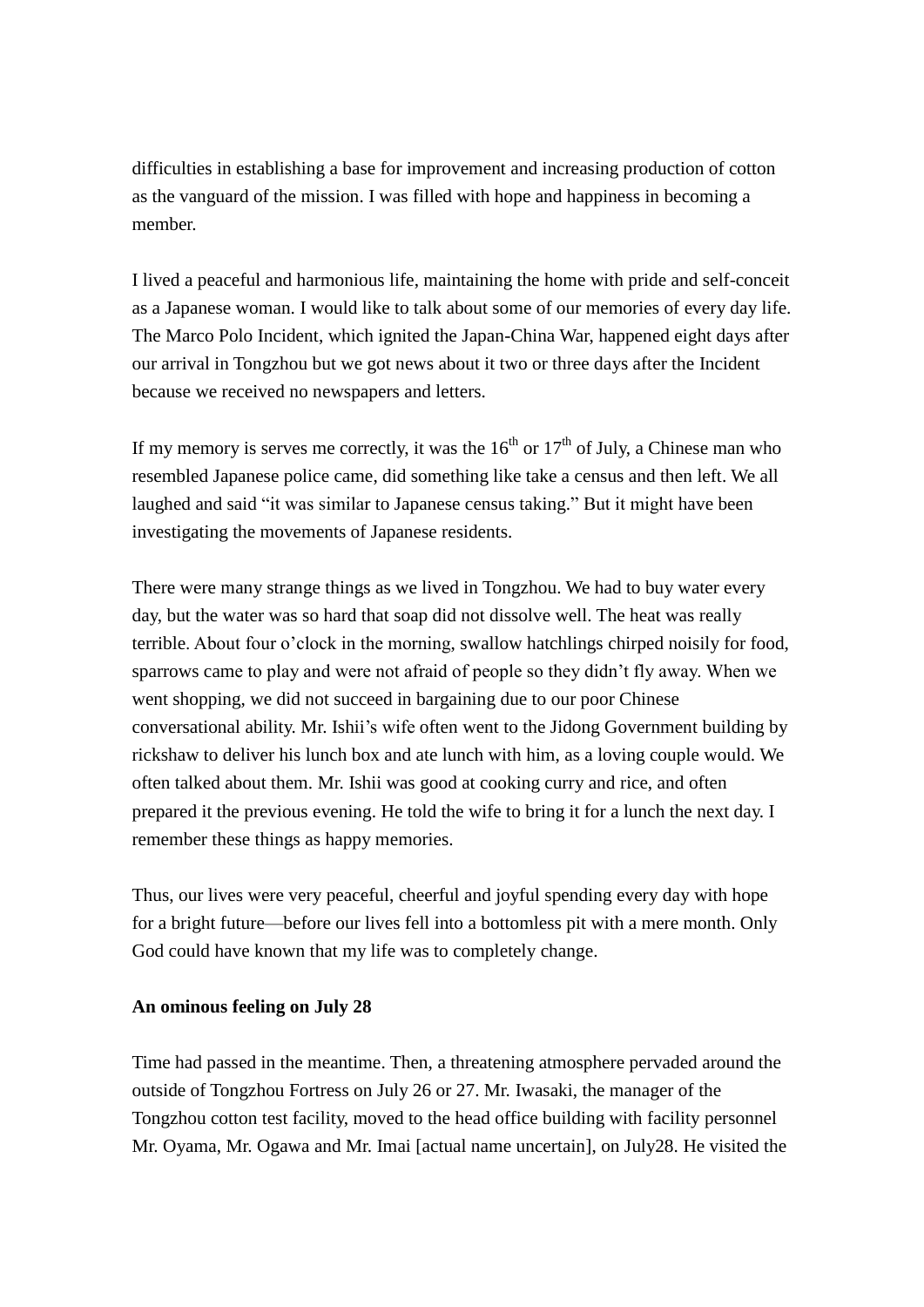office first and explained the situation, and requested that everyone stay in the building, saying that "The atmosphere is questionable and the facility is not safe." Mr. Yasuda kindly acknowledged the request, so they took shelter in the building. Mr. Yasuda decided to give them the reception room. Mr. Iwasaki and Mr. Oyama sent their wives to Dalian--the other two were single.

There were seven men, Messrs. Hidekazu Yasuda, Tooru Ishii, Ryoji Ishii, Iwasaki, Oyama, Ogawa and Imai [actual name uncertain] and four women, Mmes. Masako Yasuda, Shigeko Ishii, my sister-in-law Fumiko and I—eleven in total in the home office building. Our colleagues, Mr. Entetsu Fujiwara and Mr. and Mrs. Lee Yonkang lived elsewhere. My husband, Ryoji, had gone to the Jidong Government building for night duty as liaison, so the number of people staying in the home office building on the night of the incident was ten.

My husband went to the Jidong Government building for night duty on July 27 because a decision had been made that someone was needed for overnight duty in the building from the night of July 28 in order to keep close communication between the home office building and Jidong Government to prepare for suspicious movements of the 29<sup>th</sup> Route Army stationed outside of the castle. My husband went to the Jidong Government after dinner in place of Mr. Yasuda, who had to take his soon-expecting wife to the hospital in Tianjin on July 29, though he had drawn the lot to decide who were to go to the Jidong Government.

I would like to discuss something about the incident. Though the management of the home office building requested that the telephone office install a telephone way in advance because of the urgency, for unknown reasons, the telephone office had not installed a telephone by the appointed day. There was doubt whether this was intentional or that there were too many requests. The date they promised installation was July 28, but in the end, they did not keep their promise. I guessed later that some people may have already received information concerning the rebellion by security forces. Judging from the fact that Governor Yin Jukeng stayed in Beijing for safety, the telephone office intentionally delayed the installation of a telephone machine. But it was too late for us to come to this conclusion.

I could not fall asleep due to the heat during the night of July 28, and rolled about in bed. I fell asleep at about eleven o'clock at last. I seemed to sleep soundly, but then suddenly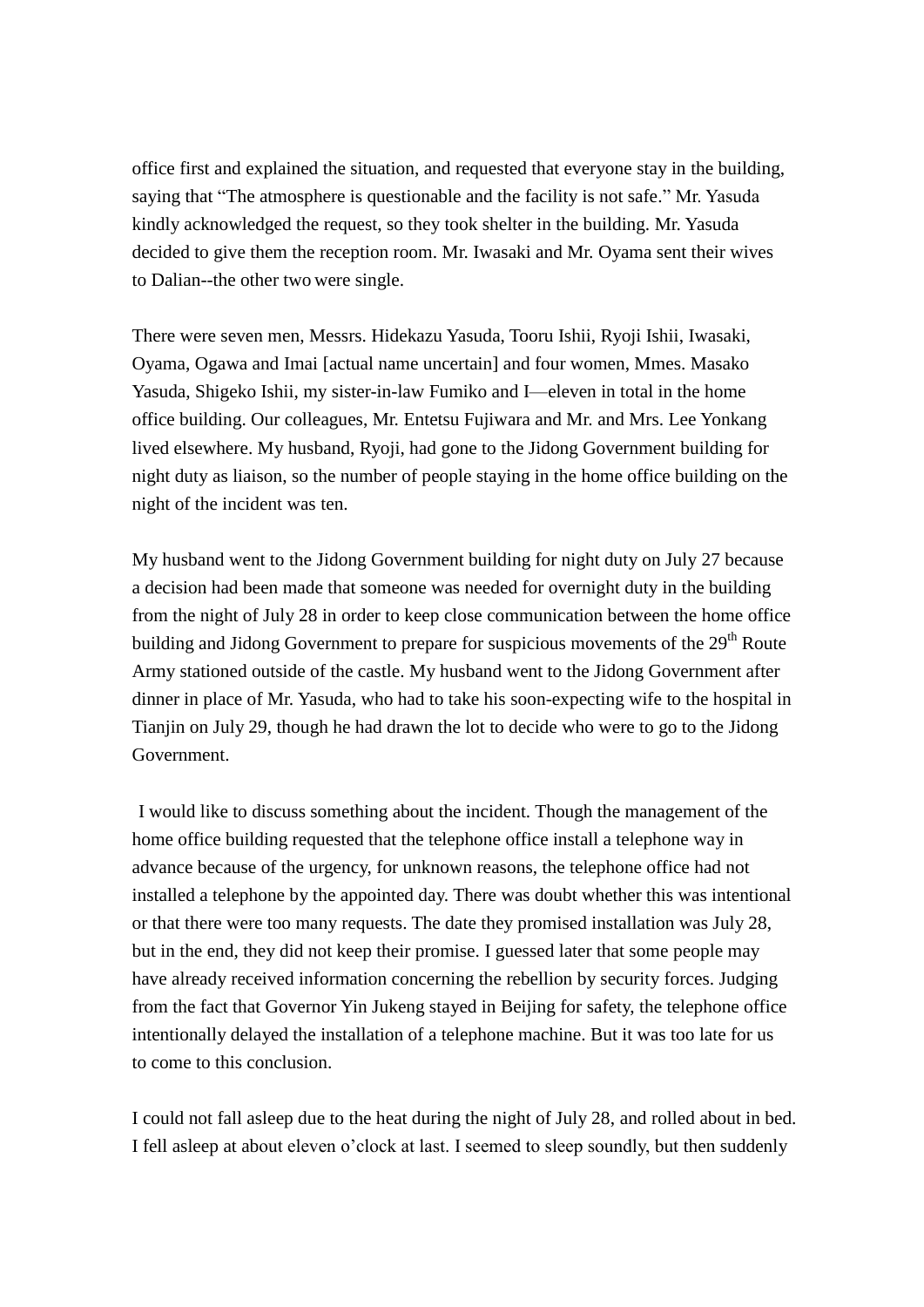awoke and went to toilet for some reason. I felt a chill and became anxious for my husband, feeling a premonition. I happened to notice that it was ten-past-one in the morning. I later leaned that that was just when my husband was shot dead in the reception room of the government building. People often say that someone close to a person appears in that person's dream when he or she is about to die. I can say that this is true, as I myself experienced the phenomenon.

#### **Surprise Attack by the Jidong Peace Preservation Corps**

Then, I went to bed, praying for the safety of my husband, and dozed before even noticing it. However, the so-called Tongzhou massacre had already started and Japanese residents were recklessly victimized everywhere by the atrocious deeds of the rebellious Jidong Peace Preservation Corps.

It was summer and the dawn broke early. I think it was almost four o'clock in the morning when the sky gradually become bright in the east, I heard the firing of pistols from the street and the place became noisy.

Mr. Yasuda, who seemed to understand the situation, came to my bedroom quietly and he had an anxious expression, advising me in a lowered voice to go to the reception room with Fumiko as a precaution against suspicious movements. I moved to the reception room of the home office building with Fumiko. All of our colleagues had already gathered there, and their faces were white and strained. I shook, for some reason, with excitement.

Thus, all ten of us gathered in the reception room, but we had only three pistols for self-defense. One of them was one that my husband left for me, a Browning III model. Mr. Yasuda, however, had considered that if we did not resist them they would not use violence, and proposed that we were better off taking the path of nonresistance. Everyone agreed with him.

Sometime later, we heard shots being fired at the building and shouting, demanding that gate be opened "*kaimen*! *kaimen*! (Open the gate!)". In the meantime, a hail of bullets came at us with awesome noise.

Then we had an old servant go out to survey the scene. He mumbled with the attackers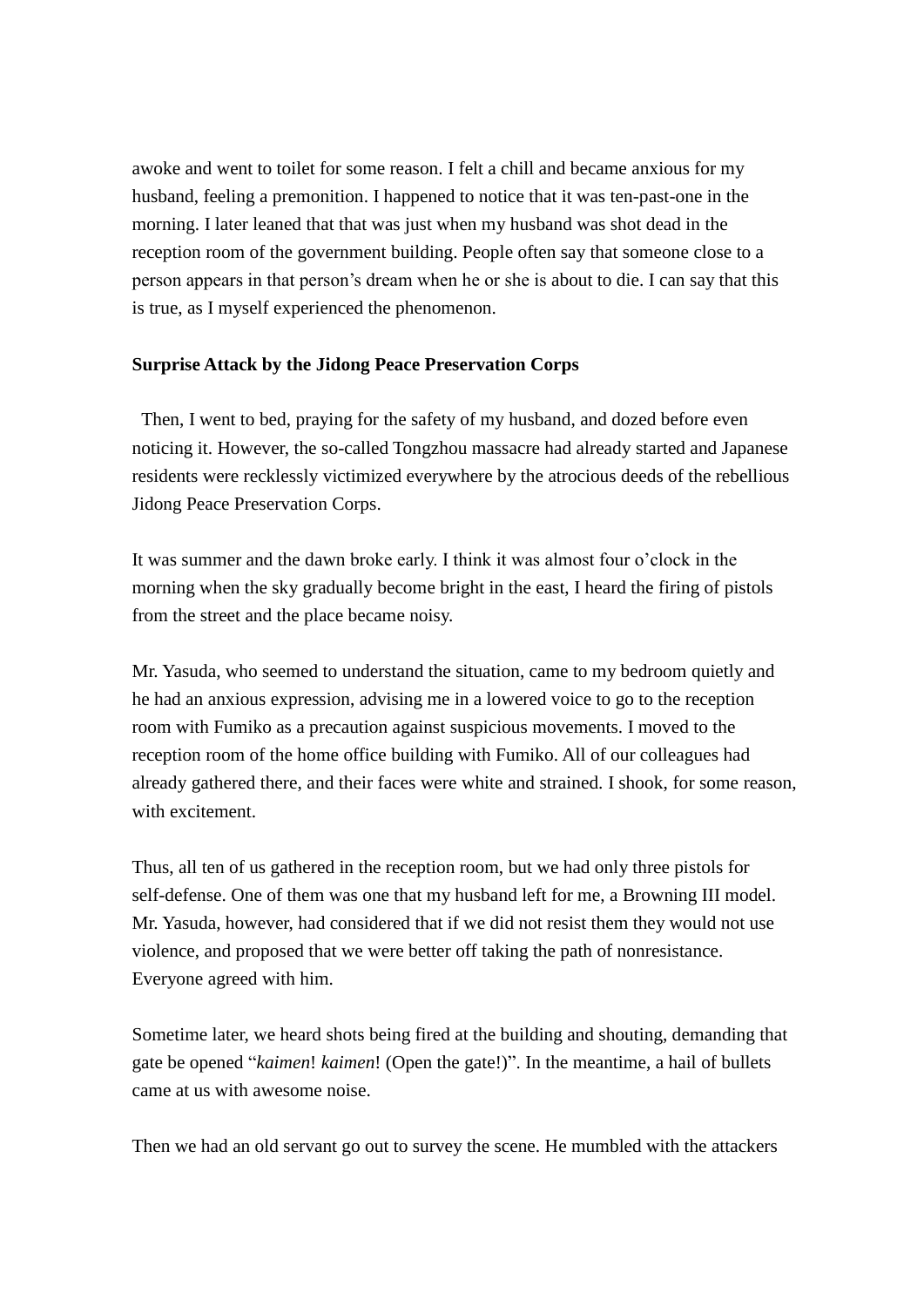and came back, hastily telling us, "They told me to open the gate at once or they would torch the gate and burn it, and ordered me to get out with the female servant as soon as possible. So, we decided to ask your permission to let us run away." We thought that we had no control over the situation and let them go away. Then we entered the room and prepared a defense. The day had already broken around then.

In the meantime, they fired incessantly and bullets ricocheted off the brick walls. We were terrified every time the bullets hit the walls. Then, Mrs. Yasuda and I took refuge in a small room behind the reception room. We put down a blanket on the floor. I sat down in front of the wall. I remember that it was six or half-past six o'clock in the morning.

The men were positioned near the entrance of the reception room, and the rebellious soldiers crowded into the building and fired their rifles at random. There was no way to defend against them and the men were shot and fell, one by one. I, on seeing this, had the feeling of vengeance rather than fear. If my memory is correct, a certain man responded to the enemy's firing with a pistol. Anyway we had only three pistols against numerous intruding rebellious soldiers who fired at random. We had no way to defend ourselves and be shot, falling one by one.

At that moment, we women covered our bodies with the blanket and lay on the floor with baited breath. When Mrs. Yasuda tried to rise a little, she was shot in the left underbelly and fell on the spot. Her husband rushed to her and took her and my hands firmly saying "Pulling you together". At the moment he was shot in the temple and died tragically, with his hands holding our hands. The moment he was shot, blood spouted from his head, the blood pouring on Mrs. Yasuda's and my face and heads. We felt a terrible feeling beyond description. His grip may have been weakened for a moment but he still gripped our hands when I became realized what was going on. Mrs. Yasuda lost her sense and fell to the floor. (Refer to the sketch of the Yasuda building layout on the second page.)

Mrs. Ishii was hit by several bullets and groaned nearby. Fumiko suffered from a most atrocious attack. She resisted with all her might, throwing at the rebellious soldiers a handbag which she highly valued because it was the present from Mr. Matsuda, the managing director of the facility. But she was hit by several bullets and eventually fell, crying in a faint voice "Mother! I have a severe pain!" This scene pained my heart the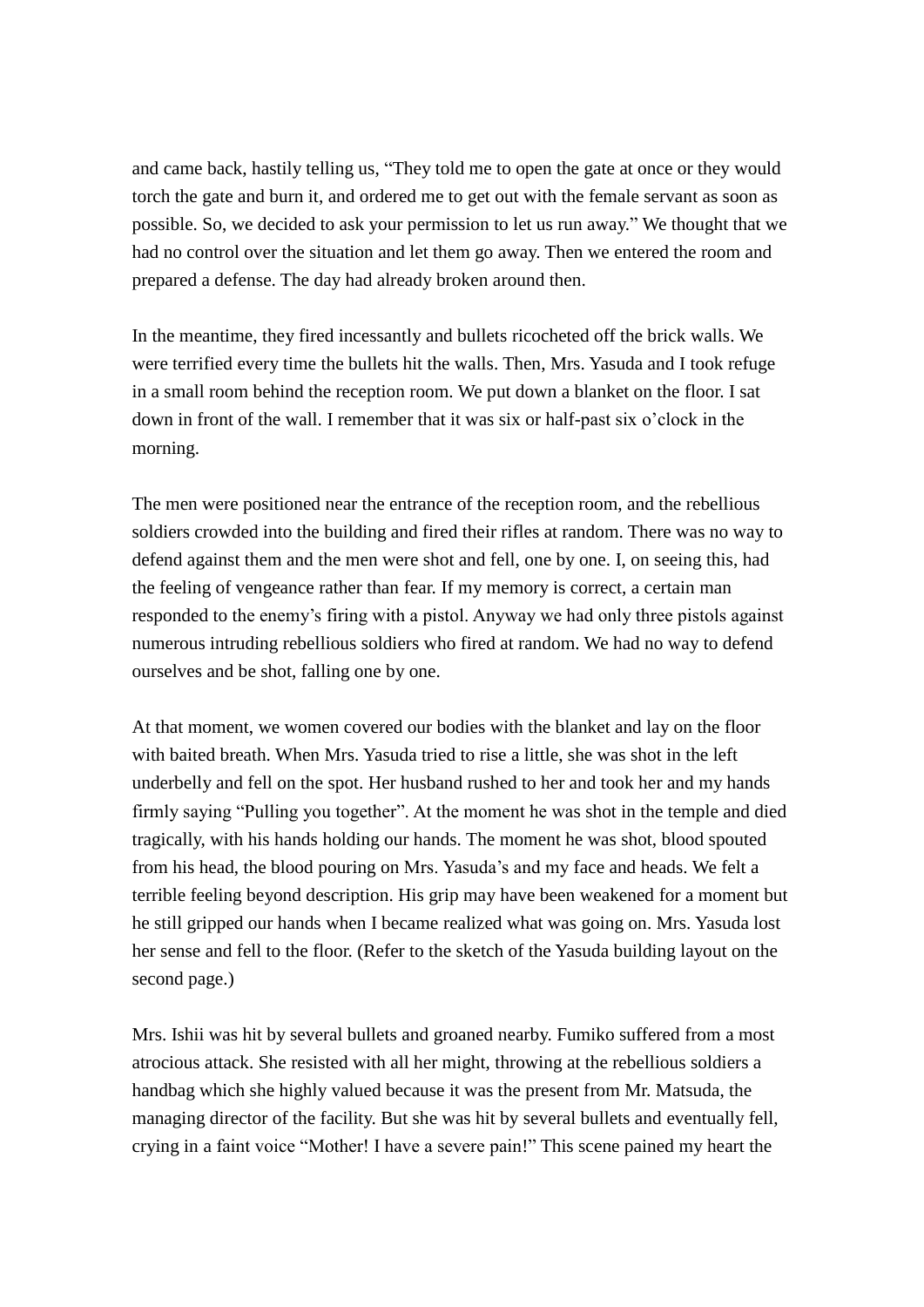most.

In the meantime, I heard the a gun being loaded, and felt more dead than alive, wondering when I would be hit and fall to the floor. Then, suddenly a shock hit my back and it felt as if I was clubbed. It made me nauseous and I vomited. I realized that I had vomited a lot of blood. Then I fainted and fell on the spot. Then, curiously, I was halfawake and half-asleep, dreaming as if the rebellion died down and telling each other "What a terrible incident."

**< Part 2>**

## **I barely escape death by pretending to be dead I look at a Chinese broadsword with eyes half-closed.**

The last thing I remembered was being struck by a bullet and the fading sound of a gunshot, but I came back to consciousness. Babbling renegade Chinese soldiers were snatching our rings, watches and even glasses. They kicked us in the belly and they said something like "Both of them are pregnant." The soldiers held my shoulder with a Chinese broadsword, repeating "They are dead. They are dead." I heard this. It was really disgusting and it made my blood boil. Then I opened my eyes slightly and looked at the shape and thickness of the Chinese broadsword. Holding my last breath, I looked in horror at the sword touching my body.

The renegade soldiers thought we all were dead. They dragged men's bodies and placed them in the center of the reception room. Mr. Yasuda's body was right beside us, they pulled him by one of his arms and put it side-by-side with the other bodies and counted them…one,…two,…three. They looted the whole house and left.

I was smeared with blood and bled from my mouth. My hair was a mess and my face was deadly pale. I looked just like Oiwa in *Ghost Story of Yotsuya*. Later, Mrs. Yasuda told me, "I remained there with you because I knew it was you. But if you were someone else, I would have been afraid." I looked worse than a ghost.

Meanwhile, Mrs. Yasuda came back to consciousness but we felt as if somebody was watching us. We lay silently without moving and all we could do was to look at each other.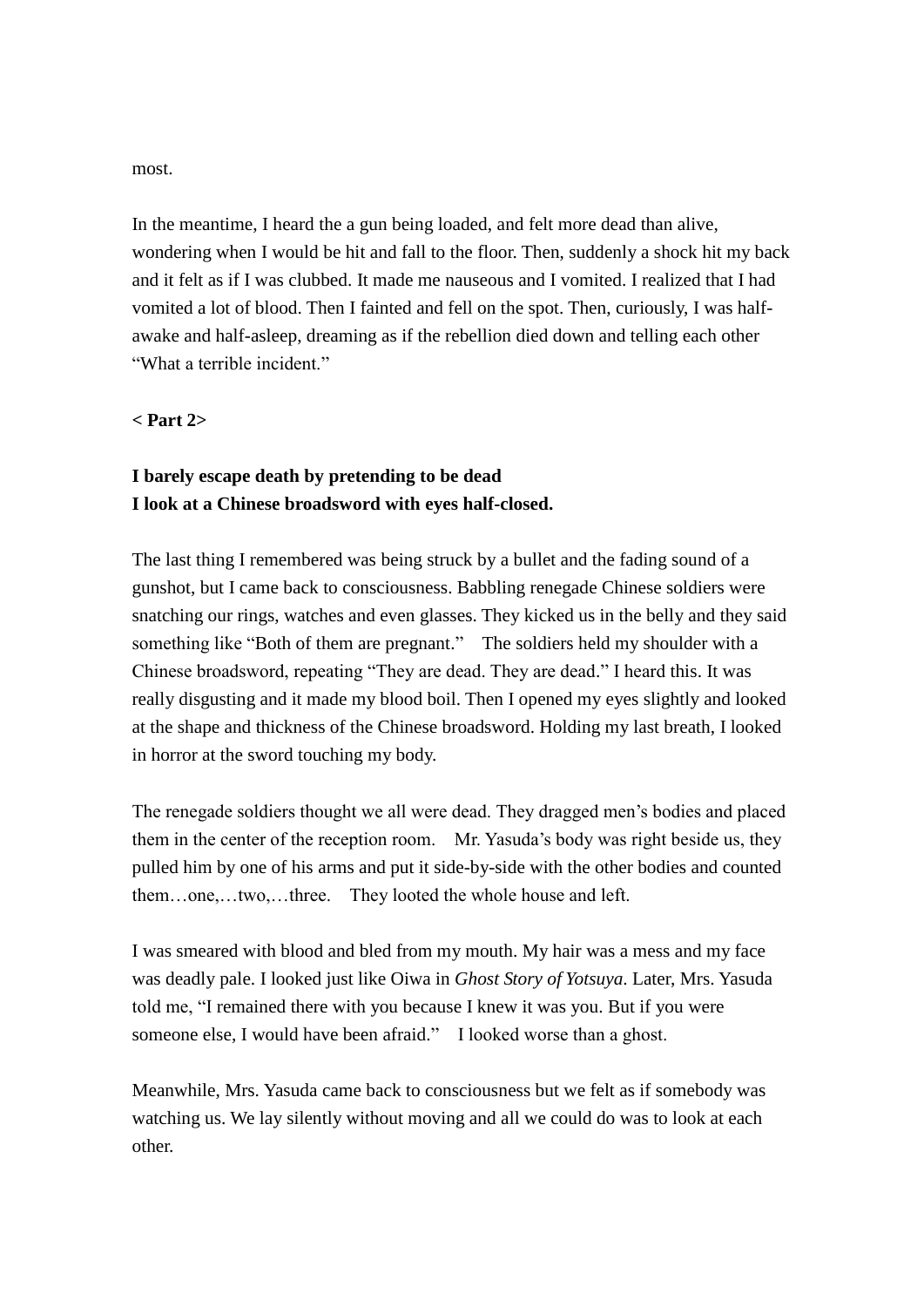I don't remember when exactly, but I noticed Shigeko Ishii and Yasuko's bodies gave off gas, hence I thought they were already dead.

I don't know how the men were wounded, but Mrs. Yasuda's injury was a piercing bullet wound that ran from the lower left part of the abdomen to the left thigh. She was at full term and her belly was expanded like a balloon but a bullet hit her in the thigh at an angle between the skin and the flesh. The bullet didn't hit the fetus, so Michiko was born without any complications.

I suffered from a wound in the left side of my back, where a bullet was lodged, and small pieces of broken bones entered my body. The broken pieces were under my right armpit and they were removed in Tianjin on September 6. Mrs. Ishii suffered a fatal injury in the head and also had bullet wounds. Fumiko had 7 or 8 bullet wounds all over her body and from the words coming from her mouth it seemed she couldn't endure her pain. I felt really sorry for her.

It was just after twelve o'clock, noon, when Mr. Toru Ishii and Mr. Ishikawa seemed to come back to consciousness. Mr. Ogawa rambled on and on, in a delirium. It was not really clear but I heard him say "*roma*, *sui*, *kei*" or "*charsui*, *narai*". He must have been asking a maid to bring him tea or water to wet his mouth. He was parched with thirst in his last breath but I couldn't give him a drop of water. It was really heart-wrenching.

A few days later, Mr. Saburo Ishida and Mr. Rikuta Ishida, my cousins, came to Tungchow from Mukden and held a memorial service at the diplomatic office. They happened to find Mr. Ishii's bloody notebook in the office where he died. The bloody notebook showed his farewell note and a poem: "We were attacked at 6:30 a.m." "Papa, Mama, you have savings for Masakane," "I will cross the Styxin cheerfully" in cluttered handwriting. I assume that Mr. Ishii put forth his final effort to write his farewell poem and he died right away. I don't remember the exact words and phrases of his farewell note but I believe his farewell poem showed exactly what he said. By the way, I heard that the notebook was returned to Mr. Ishii's family. After the war the Ishii family asked Mr. Matsuda to write down the farewell poem and built a monument to the memory of Mr. Ishii.

I was right beside him while he was dying with dignity but I couldn't take care of him and couldn't even give him water, which I will regret for the rest of my life. At least I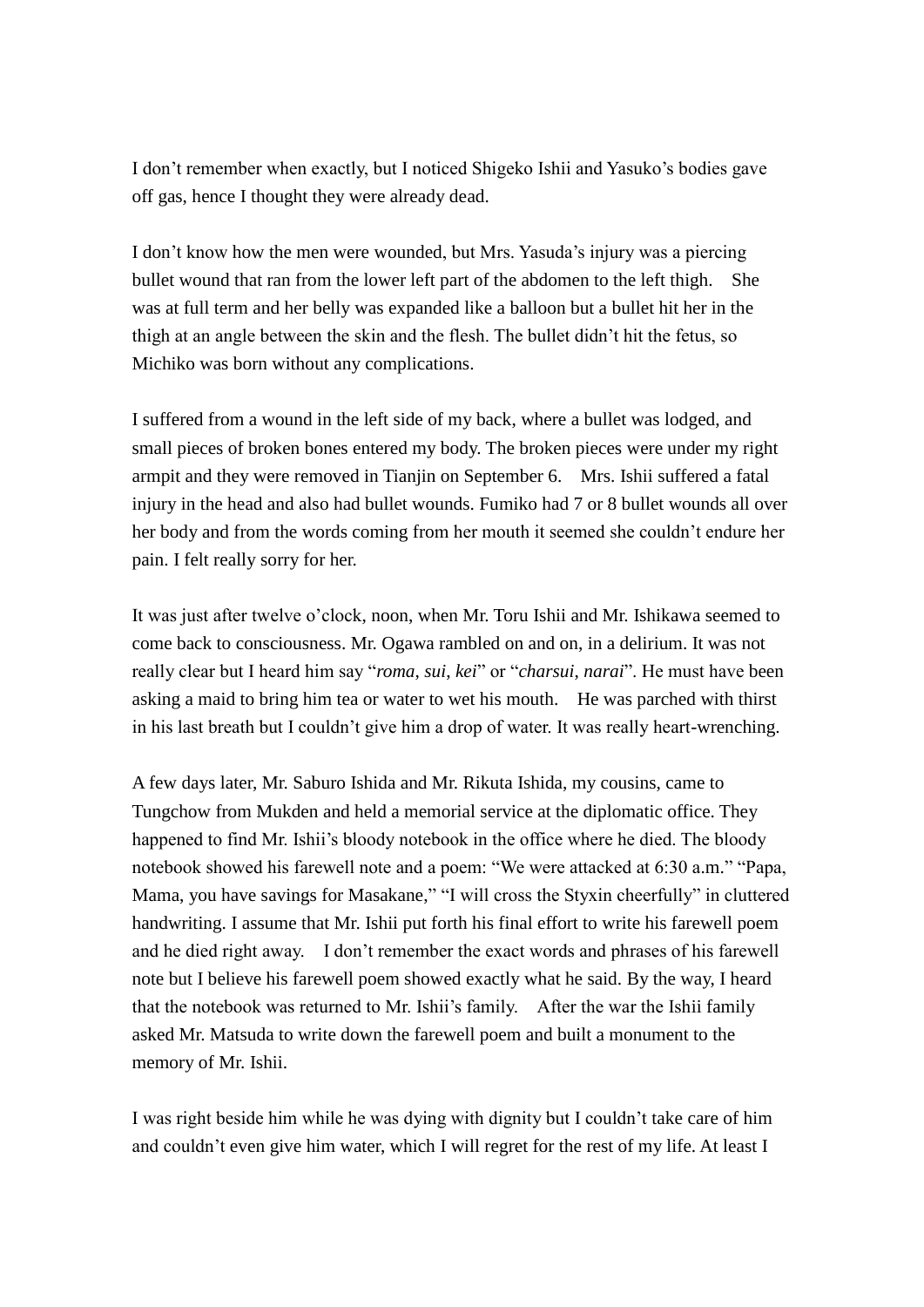want to visit the monument to light incense, offer flowers and pray for Mr. Ishii. I ended up staying there all day long on the day of the assault without eating and drinking. It was horrendous but I didn't feel I was dying.

The night came. My hunger and thirst were unbearable. So I crossed over the 1-meter-high window to look for food and drink. Mrs. Yasuda was in her final month of pregnancy and I was in the seventh month of pregnancy so I was surprised that we crossed over the window without injury.

First, we went to the closest house, which was Mr. Ishii's residence, but didn't find anything there. We went to the pageboy's room and found water in a kettle and leftover food but I don't remember what kind of food it was. We took the food, left the house and crossed over our room's window again. We stayed overnight with the bodies but I wasn't scared at all and it didn't feel creepy.

When we came back after picking up food, Mrs. Yasuda came over with two knives and said that we should die. But I couldn't summon the courage to die and I also felt deep in my heart that I must tell someone about the terror. I tried very hard to stop her and eventually she agreed with me.

## **Chinese looting has just begun**

A downpour continued since morning. I wondered if this was the so-called *namida ame*, when rain falls like tears. I heard sporadic gunfire outside of the house and it appeared that someone was fumbling around on the roof. It was really eerie and I couldn't express it in words.

Around noon, I heard the noise of a large cart and saw a few Chinese in it. They entered Mr. Ishii's house. They took the furniture and many other things. This was happening right in front of my eyes which made my blood boil. Among the things they took were various things I made for my unborn baby and I felt miserable and sad but I had to hold back. All I could do was to stand there and grit my teeth.

In the meantime, darkness set in. I heard someone yelling "Mrs. Yasuda, Mrs. Yasuda!" I looked carefully in the direction of the shouting - it was the landlord, who looked at us from the inner gate. I was frightened by him. The landlord approached us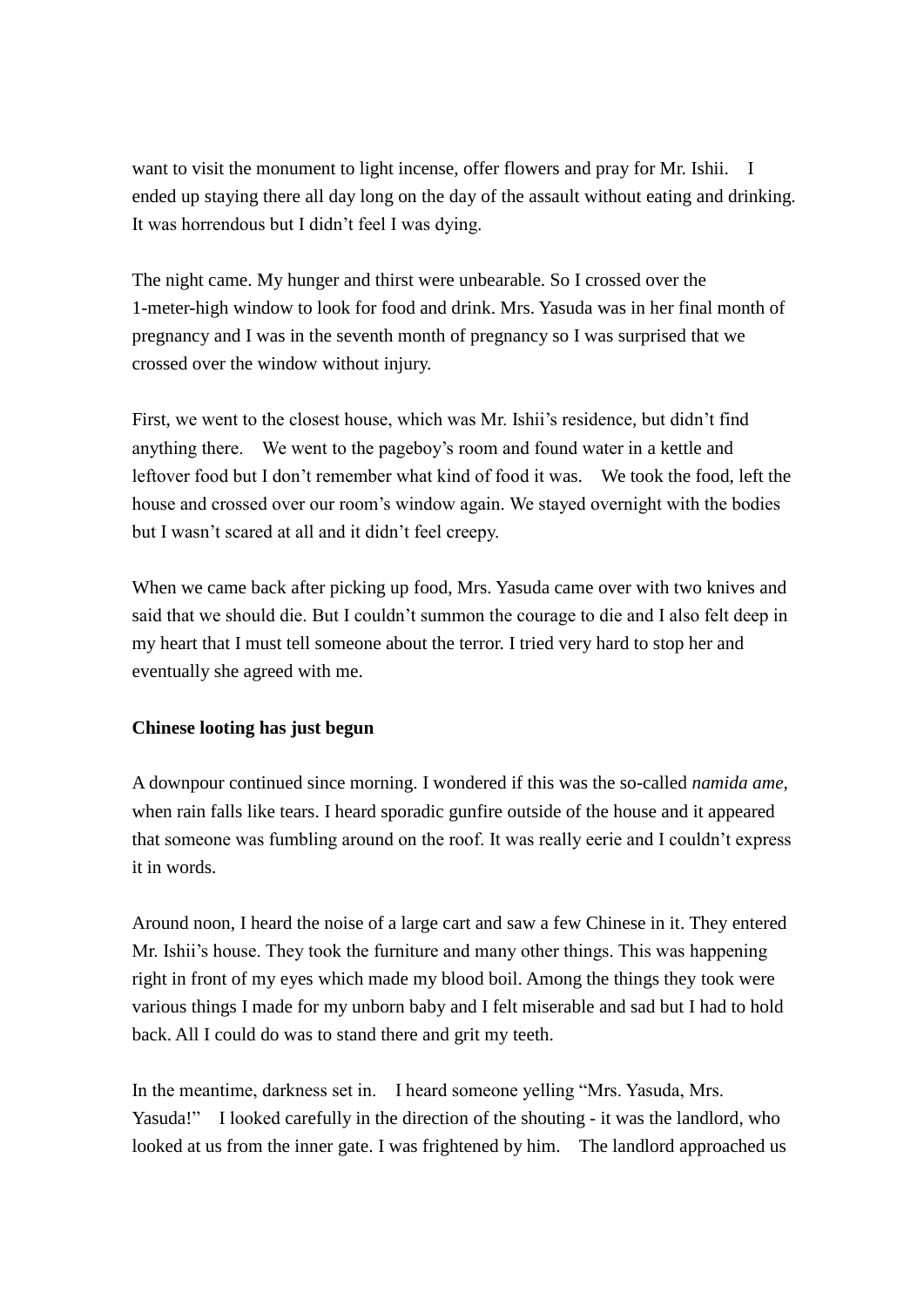and said, "I saw your belly moving so I realized you were alive. Come over here. I will fix something to eat." He took us to his house located in the back and made rice gruel for us. I finally sighed in relief.

The landlord suddenly took a friendly attitude toward us because he knew that the Japanese Imperial Army would send rescuers. We didn't know that at time but learned this later. Be that as it may, we were rescued and we were really grateful.

#### **Faces of Chinese who renege at times and submit at other times**

The rain continued on the  $31<sup>st</sup>$ . The landlord made steamed buns and kindly took care of us. He repeatedly asked us to say, "You and I are friends. When the Japanese soldiers come here, please tell them this." I figured out his real intentions. The shoes the landlord wore belonged to Mr. Yasuda and the shirt he wore was my husband's. He had a lot of nerve to say such things to us and we were fully aware that his shirt and shoes didn't belong to him. I couldn't help but think that his nation's way of thinking and feeling was different from that of Japan.

At around 10 o'clock, I heard some men calling us though I didn't remember clearly what they were saying. We were frightened and rushed in the light rain to hide in the corn field located on the homestead (see the floor plan of the Yasuda diplomatic office).

The landlord went to these men at the gate and seemed to have been engaged in a continuous argument. He came back to us, saying, "The Japanese soldiers have come." We asked if he told the Japanese soldiers about us. He waved his headgear and said "No, I didn't." We were angry, and when we asked him, "Why didn't you tell them?" he replied, "Please promise me again that we are friends." I was really disgusted, but had to exercise my patience, and said to him, "I promise to say so." We eagerly waited for the Japanese soldiers. A few hours later the men came back. We were afraid that they were renegade soldiers but got up the courage to rush over to them. They were the long-awaited Japanese soldiers. They were a godsend, to those of us in hell, and we ran to hug them and cried with joy.

They explained to us why they came: "We heard from Mr. Fujiwara that 10 people were here but found only 8 bodies. We suspected 2 bodies had been hidden somewhere so we came back to search for them".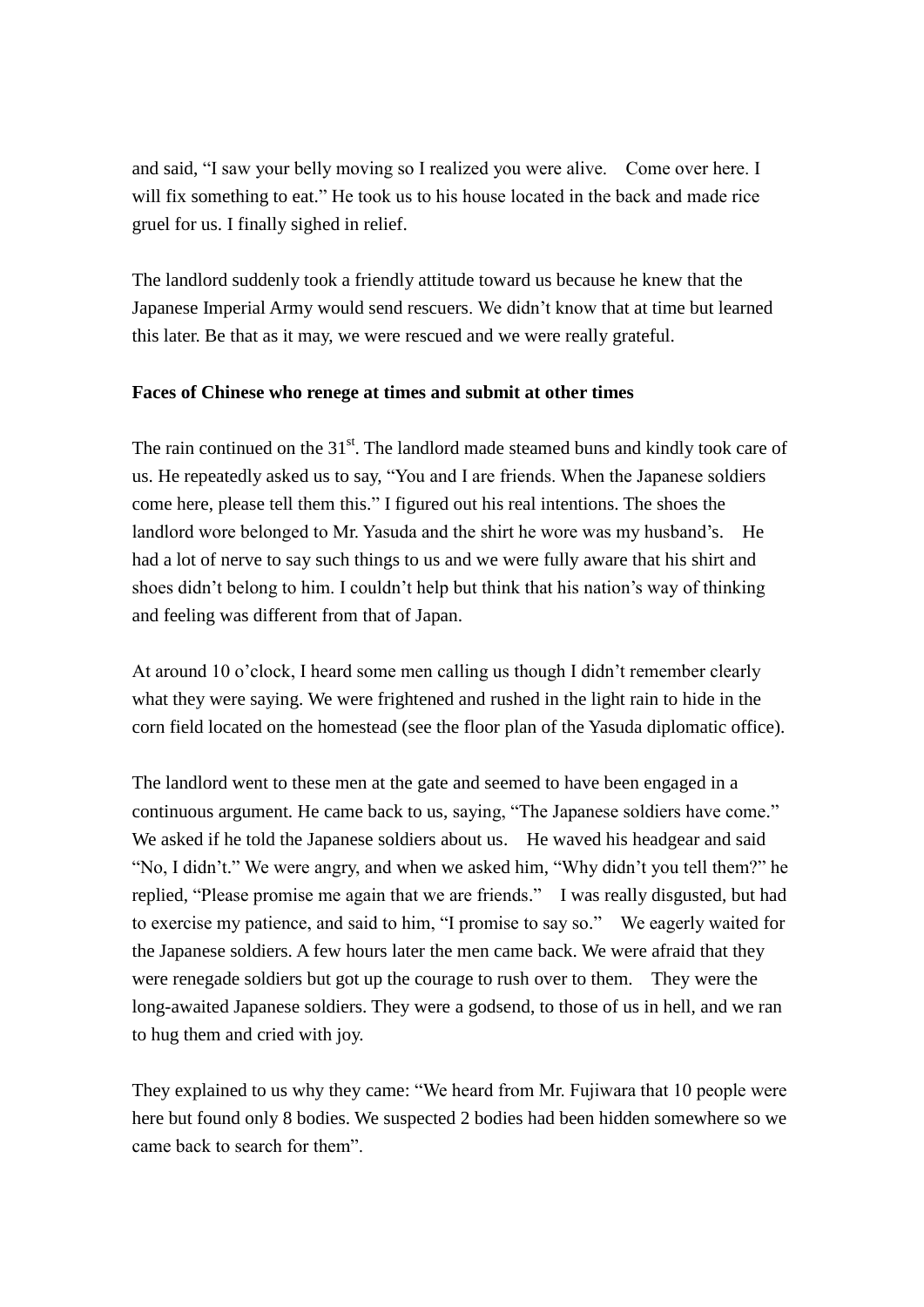I also have an embarrassing story to tell but I have to share it. I don't really remember if it happened on  $30<sup>th</sup>$  or  $31<sup>st</sup>$  but it was around noon. A Japanese airplane flew by twice at low altitude. I really wanted to show them that we survived in one way or another and my instant action was to remove my loincloth with all the strength I had. I struggled to survive, so I didn't really care about how I looked. When the airplane flew by for the second time, I thought someone waved his hand. The Japanese Imperial Army will come to rescue us! I finally had a faint sense of hope.

#### **< Part 3 >**

# **A Memorandum Written by a Survivor (the last issue) A Man with his Palm of Hands Pierced with a Wire Was Taken About on the Street A child was killed with his head being smashed against a stone wall**

#### **Atrocious Deeds I Heard of Chinese Soldiers**

Thus, we were rescued by the Japanese independent defense corps and taken to the garrison in Tongzhou Castle. When I got the feeling of relief, I then became very anxious about my husband and checked every person who had been brought there, praying in vain that he survived.

In the meantime, Mr. Fujiwara came back from his viewing of bodies. I met him three days after the incident. I could not speak a single word and only tears welled up as I stared at him. Mr. Fujiwara brought bed clothes from his dwelling to the garrison and kindly took care of me. And he went out saying, "I will try to find your husband."

I was restless and several hours had passed. Mr. Fujiwara came back and spoke words of comfort to me, "I'm sorry, but hope that you won't be too discouraged," and handed the hair of my deceased husband wrapped in paper. According to Mr. Fujiwara, my husband fell prone in the reception room of the government building. He was shot, fatally wounded in the forehead.

Though I should have been prepared for this situation, I realized that I would not be able to see my husband in this world and, having been injured and pregnant, as a weak woman, I could not stop the tears welling up and wept to my heart's content. However, I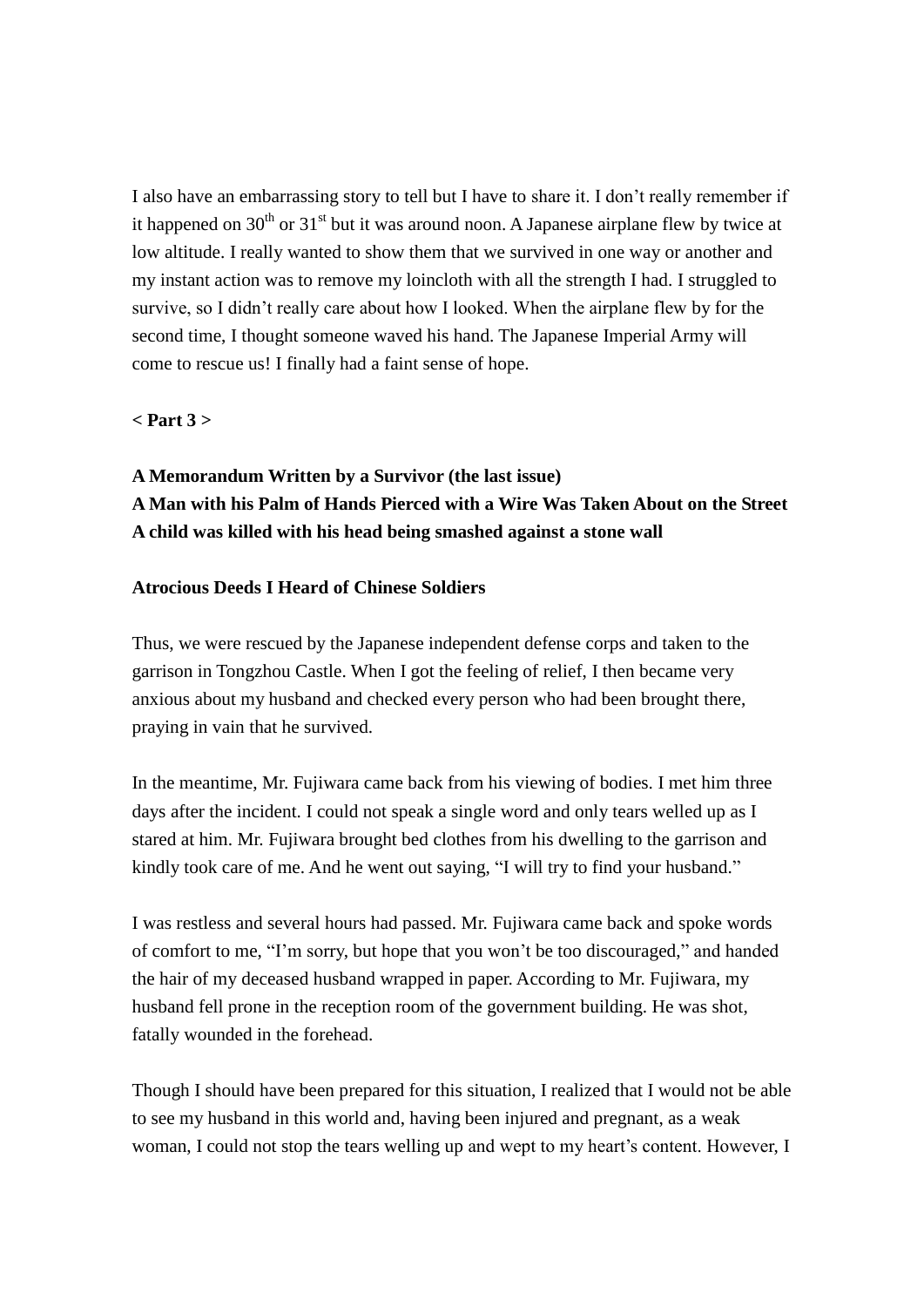did not lose my presence of mind so as not to be ridiculed by others. I expressed my gratitude for Mr. Fujiwara's hard work and bowed to him politely. And I had the hair of my husband put next to the one of Mr. Yasuda. Then I offered incense sticks and a sacred light, and prayed for them.

Then an army surgeon disinfected my back wounds and at Mrs. Yasuda's belly wound. It was lucky that our wounds did not fester though they had been left untreated for three days when the heat was severe. But my body temperature was considered very high and I had the shivers, feeling a chill. And I felt oppressed and unpleasant.

The army surgeon seemed to have difficulty in treating Mrs. Yasuda because her delivery was at hand. Though I understood that she was very much worried about her condition, I could not take care of her at all and was nervous about her and this irritated me.

Mr. Fujiwara attended to us and took care of us since we were rescued by the defense corps. As the defense corps was short-handed and very busy, the injured and pregnant were very inconvenienced.

Many things happened and we heard many ghastly things during our three days in the defense corps. All the incidents were bloody and shocking. Among the stories which I was told was an atrocious incident in which the branch manager of the Jidong Bank had been taken about in the city with his hands pierced by a wire. I also heard of a murder of a loved child, thrown to death against a stone wall in front of the child's mother, who was the wife of a policeman who worked for the consulate. I was depressed to hear such atrocious incidents.

#### **Hospitalized in the Ami Hospital East in Tianjin**

My memory is not clear but it may have been August 1 or 2 when I was suddenly told that Mrs. Yasuda would be sent to Tianjin by air. Mrs. Yasuda told me that she was sorry because she would be leaving me alone. I felt lonely because I would be left alone, however, it was unavoidable due to the lack of seats in the airplane. They had to send a badly injured soldier and Mrs. Yasuda, whose delivery was at hand. So, she had to go first and went to the airport.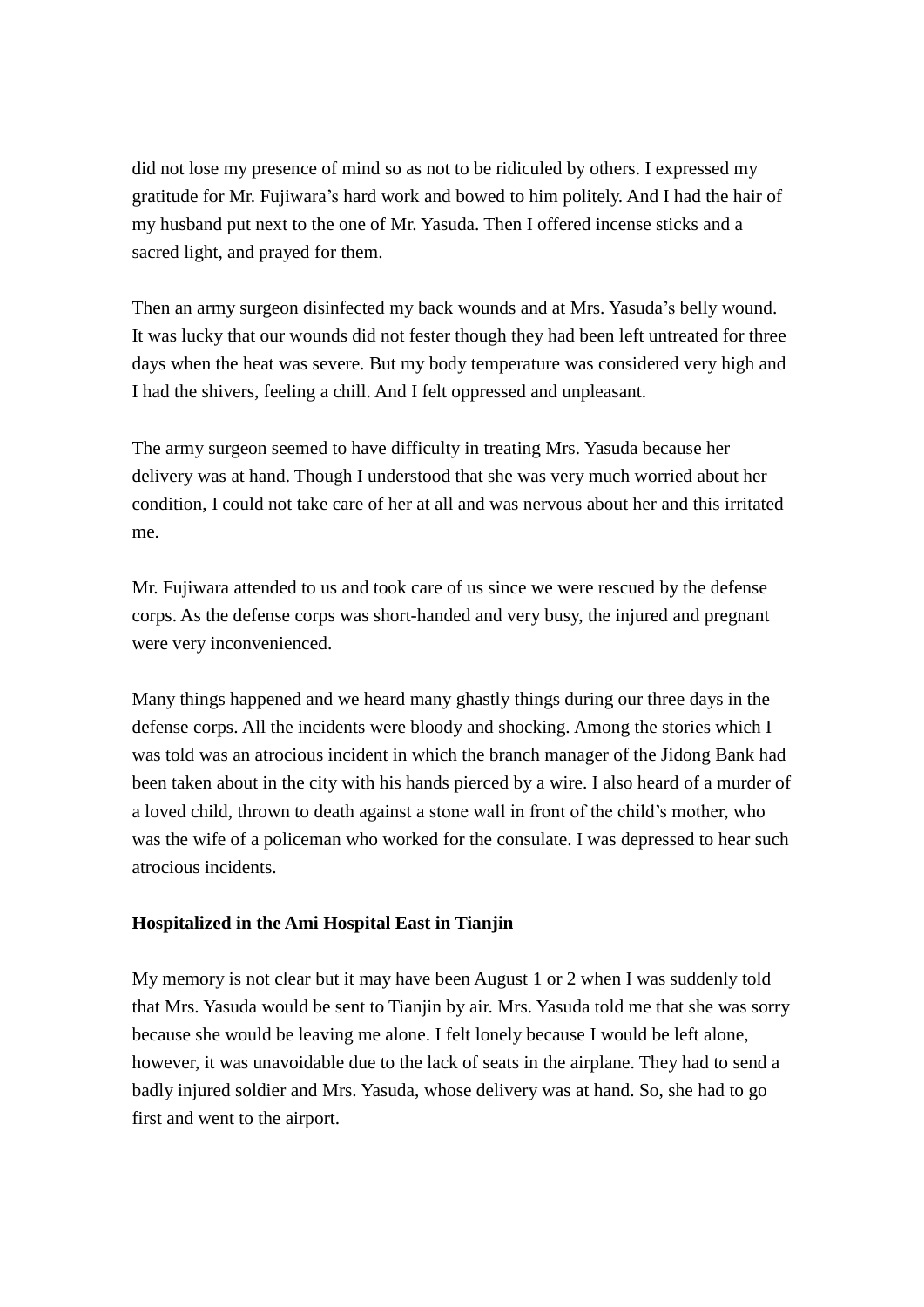After Mrs. Yasuda left, Dr. Shinshichiro Yoshida unexpectedly appeared. I was astonished and he looked like a dream-come-true to me. This encounter reminded me of the saying of a blind turtle finally finding a piece of floating lumber to rest upon. I could only say "oh!" Then I was too moved with grief and joy to do anything but stare at him.

He told me that he was anxious about our safety and flew here by a Moth-type airplane owned by The South Manchuria Railroad Co., Ltd. He met Mrs. Yasuda at the airport and arranged for my hospitalization in the Ami Hospital East in the Tianjin French Concession soon after arrival in Tianjin. And he solaced my uneasiness, saying that he would send a plane to take me to Tianjin and persuaded me to have patience for one more day. So, I felt at ease at last and could relax.

Then he heard the details of the incident from Mr. Fujiwara and me. And he went back to Tianjin by the Moth-type plane that had been sent to take Mrs. Yasuda to Tianjin and shuttled back to Tongzhou. I was also taken to Tianjin by the plane and hospitalized in the Ami Hospital East in Tianjin.

I have brought up Machiko, the child my husband left behind, and have been able to live rather long though I have experienced many difficulties after returning to Japan after the massacre in Tongzhou. I owed these things to Dr. Yoshida and made up my mind that my gratitude towards him should be deeply impressed on my memory.

By the way, Mrs. Yasuda gave birth to a baby girl soon after arrival in Tianjin. While her wound was from a piercing bullet, she recovered more quickly than expected. When I imagine how much joy her husband would have experienced had he had been alive, I become very sad thinking about things like that.

## **I Gave Birth to a Baby after Safe Arrival in My Home**

On the other hand, my condition was terrible in contrast with that of Mrs. Yasuda. When I was hospitalized, I often coughed and spat bloody phlegm incessantly, so much so that I needed a few bunches of tissue a day. I had no appetite and inhaled every morning and evening. The medical doctors tried all kinds of treatment, such as giving oral medicine, injections etc. My coughing was soothed by the fifth or sixth day and the quantity of bloody phlegm decreased. Though my appetite was still poor, I forced myself to drink milk and eat noodles, under strong advice of others. So, I felt my